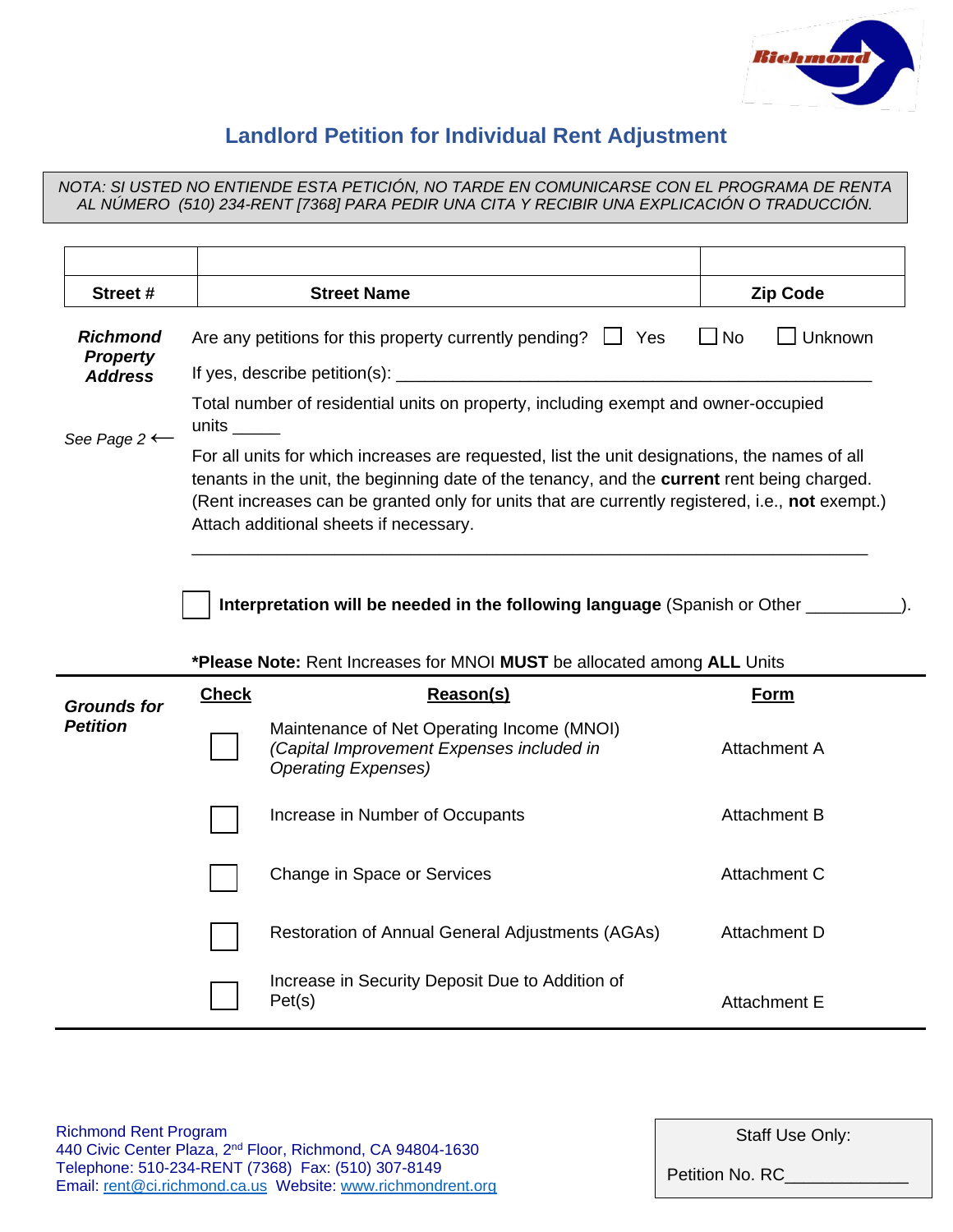| Landlord<br>Information /             | Owner |  |
|---------------------------------------|-------|--|
| Agent                                 |       |  |
| <b>Information</b><br>(if applicable) |       |  |
|                                       |       |  |
|                                       |       |  |
|                                       | Owner |  |
|                                       |       |  |
|                                       |       |  |
|                                       |       |  |
|                                       |       |  |
|                                       | Agent |  |
|                                       |       |  |
|                                       |       |  |
|                                       |       |  |
|                                       |       |  |
|                                       |       |  |

-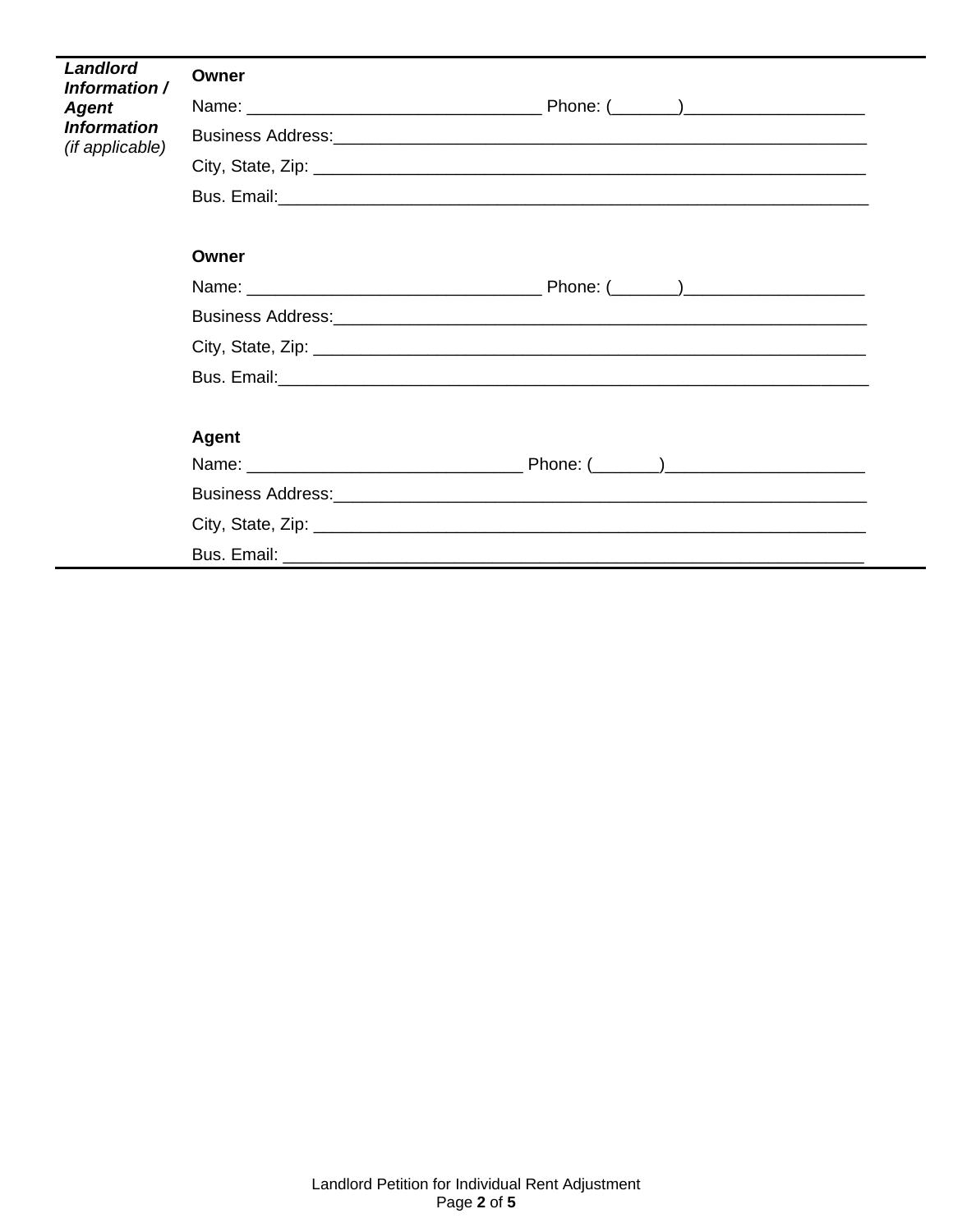|                                | <b>Tenant Information</b><br>(Reproduce this page as needed) |                                                   |          |                                                                                                                                    |                     |
|--------------------------------|--------------------------------------------------------------|---------------------------------------------------|----------|------------------------------------------------------------------------------------------------------------------------------------|---------------------|
| <b>Individual Unit Address</b> | <b>Current Tenants</b>                                       | <b>Date Tenancy</b><br><b>Began</b><br>(mm/dd/yy) |          | <b>Base Rent</b><br>(Rent paid on<br>$7/21/15$ or the first<br>time the Tenant<br>paid rent if they<br>moved in after that<br>day) | <b>Current Rent</b> |
|                                | Name:                                                        | $\prime$                                          | $\prime$ |                                                                                                                                    |                     |
|                                | Phone (If Known):                                            |                                                   |          | \$                                                                                                                                 | \$                  |
|                                | Name:                                                        | $\prime$                                          | $\prime$ |                                                                                                                                    |                     |
|                                | Phone (If Known):<br>Name:                                   |                                                   |          |                                                                                                                                    |                     |
|                                | Phone (If Known):                                            | $\prime$                                          | $\prime$ |                                                                                                                                    |                     |
|                                | Name:                                                        |                                                   |          | \$                                                                                                                                 | \$                  |
|                                | Phone (If Known):                                            | $\prime$                                          | $\prime$ |                                                                                                                                    |                     |
|                                | Name:                                                        |                                                   |          |                                                                                                                                    |                     |
|                                | Phone (If Known):                                            | $\prime$                                          | $\prime$ |                                                                                                                                    |                     |
|                                | Name:                                                        | $\prime$                                          |          | \$                                                                                                                                 | \$                  |
|                                | Phone (If Known):                                            |                                                   | $\prime$ |                                                                                                                                    |                     |
|                                | Name:                                                        | $\prime$                                          | $\prime$ |                                                                                                                                    |                     |
|                                | Phone (If Known):                                            |                                                   |          | \$                                                                                                                                 | \$                  |
|                                | Name:                                                        | $\prime$                                          | $\prime$ |                                                                                                                                    |                     |
|                                | Phone (If Known):                                            |                                                   |          |                                                                                                                                    |                     |
|                                | Name:                                                        | $\prime$                                          | $\prime$ |                                                                                                                                    |                     |
|                                | Phone (If Known):                                            |                                                   |          | \$                                                                                                                                 | \$                  |
|                                | Name:                                                        |                                                   | $\prime$ |                                                                                                                                    |                     |
|                                | Phone (If Known):                                            |                                                   |          |                                                                                                                                    |                     |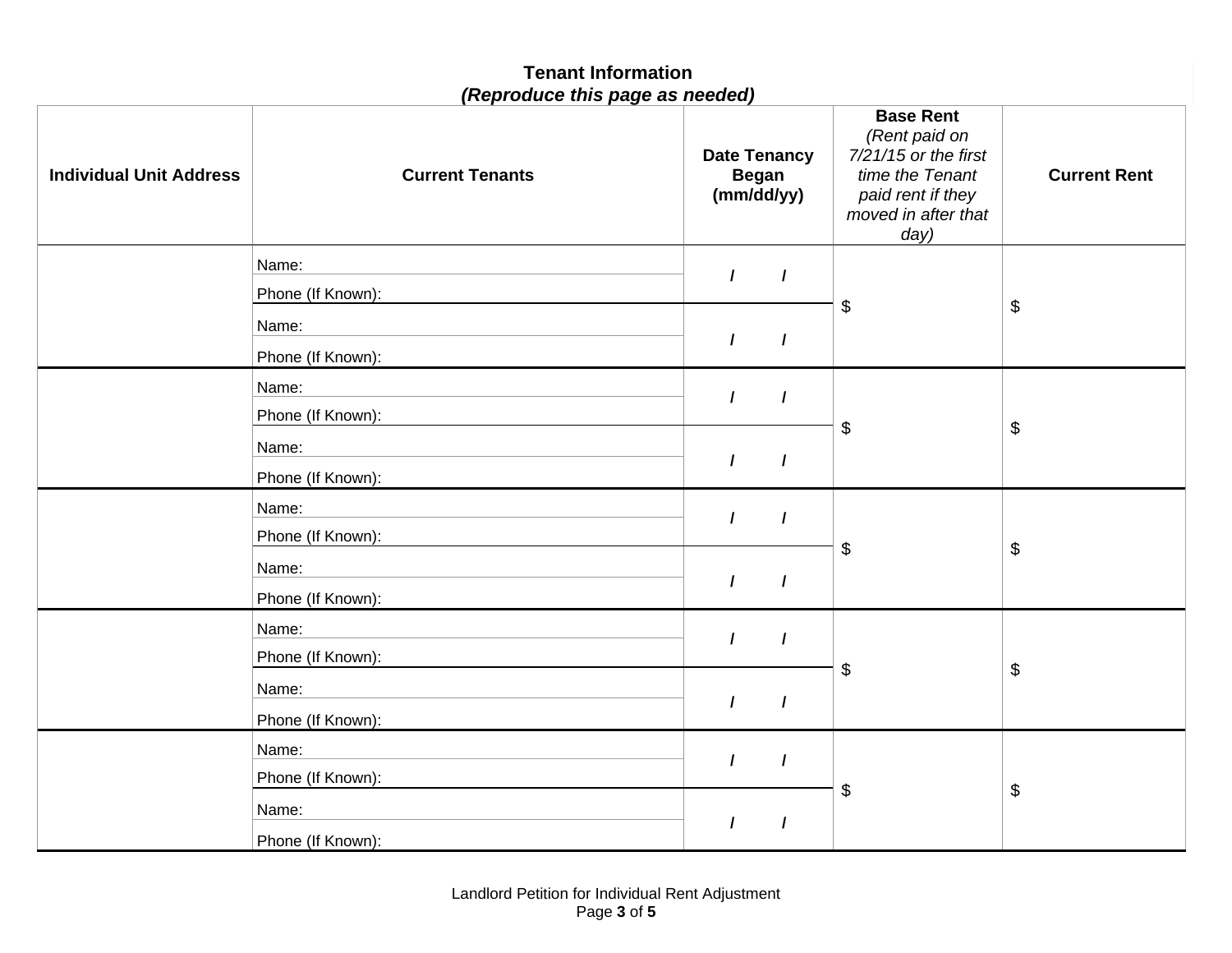|                                              | I (We) declare that each unit included in this petition has been properly<br>enrolled and registered with the Richmond Rent Program for at least 30 days<br>and is in compliance with The Richmond Fair Rent, Just Cause for Eviction,<br>and Homeowner Protection Ordinance, Regulations and applicable state and<br>local housing, Business License Tax, building, health and safety codes. I<br>(We) declare under penalty of perjury under the laws of the State of<br>California that the foregoing and all attached pages, including attached<br>documentation, are true and correct to the best of my knowledge. |
|----------------------------------------------|-------------------------------------------------------------------------------------------------------------------------------------------------------------------------------------------------------------------------------------------------------------------------------------------------------------------------------------------------------------------------------------------------------------------------------------------------------------------------------------------------------------------------------------------------------------------------------------------------------------------------|
|                                              |                                                                                                                                                                                                                                                                                                                                                                                                                                                                                                                                                                                                                         |
| <b>Declaration</b>                           |                                                                                                                                                                                                                                                                                                                                                                                                                                                                                                                                                                                                                         |
| (Must be signed by<br>an owner of<br>record) | Date: $\qquad$ / $\qquad$ /                                                                                                                                                                                                                                                                                                                                                                                                                                                                                                                                                                                             |
|                                              | Signature: Management of the Signature: Management of the Signature:                                                                                                                                                                                                                                                                                                                                                                                                                                                                                                                                                    |
|                                              |                                                                                                                                                                                                                                                                                                                                                                                                                                                                                                                                                                                                                         |
|                                              |                                                                                                                                                                                                                                                                                                                                                                                                                                                                                                                                                                                                                         |
|                                              |                                                                                                                                                                                                                                                                                                                                                                                                                                                                                                                                                                                                                         |
|                                              |                                                                                                                                                                                                                                                                                                                                                                                                                                                                                                                                                                                                                         |
|                                              |                                                                                                                                                                                                                                                                                                                                                                                                                                                                                                                                                                                                                         |

## **Note: All signatures must be original and all petitioning landlords must sign the Certification section of the petition.**

California Civil Code Section 1947.7(g) provides in relevant part that:

A jurisdiction like the Richmond Rent Program is an Agency, which requires an owner to provide the name of a present or former tenant, where the tenant's name and any additional information provided concerning the tenant is confidential and shall be treated as confidential information within the meaning of the Information Practices Act of 1977. To comply, the Agency may request, but shall not compel, an owner to provide any information regarding a tenant other than the tenant's name.